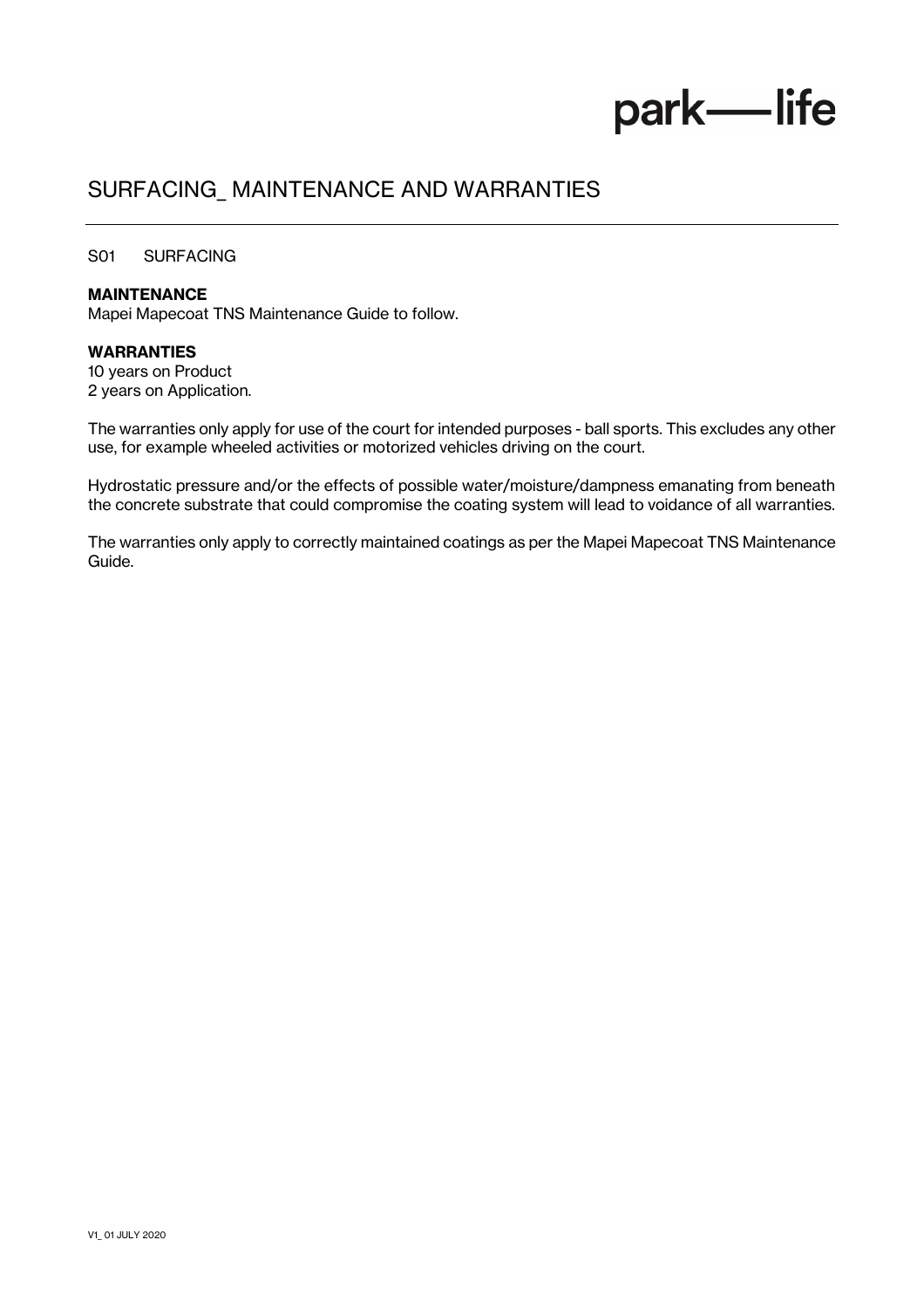







## *MAPECOAT TNS MAINTENANCE GUIDE*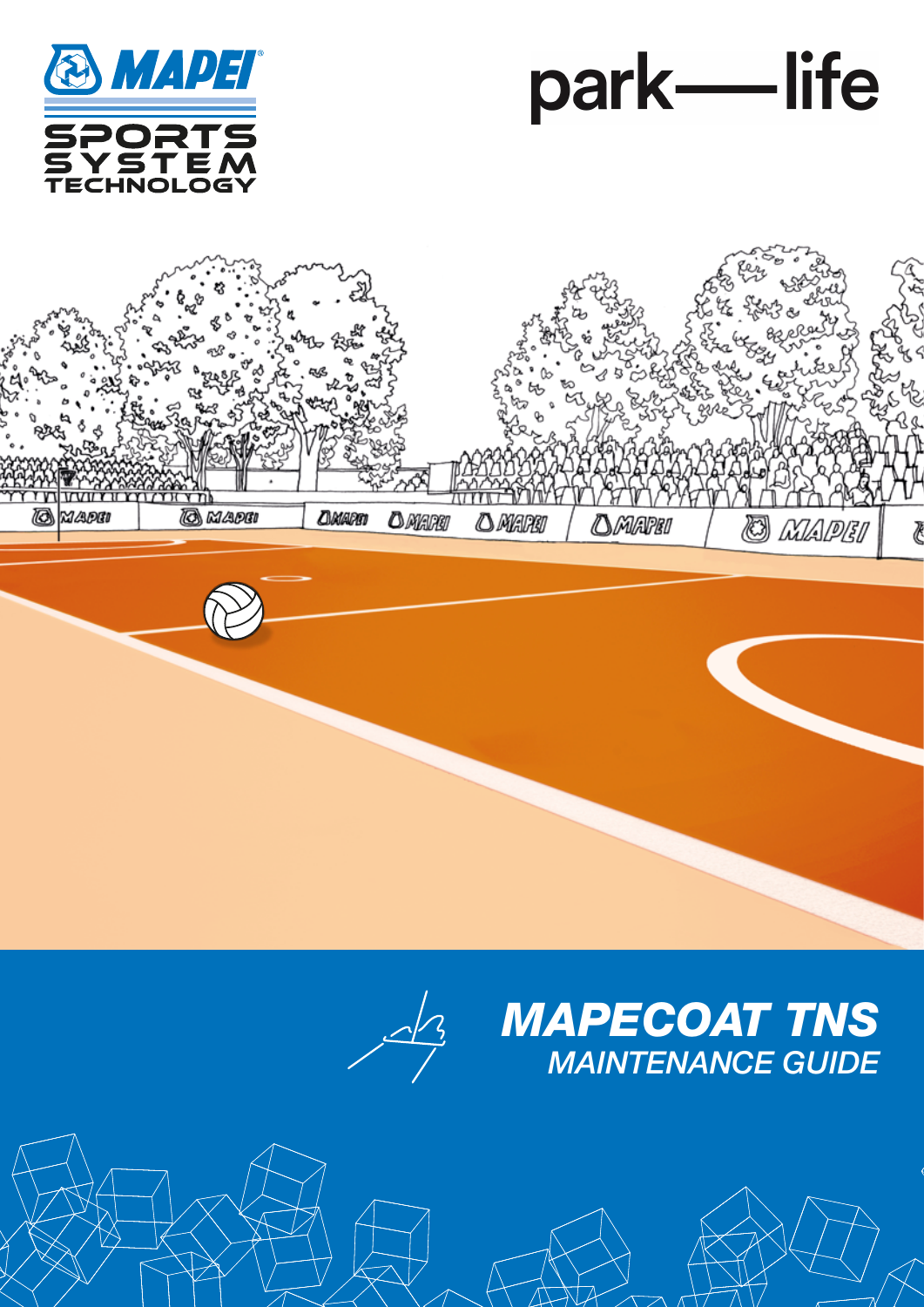

#### INTRODUCTION

A well-constructed and well-maintained Mapecoat TNS acrylic court will offer years of safe and enjoyable use. To maximise the life of the court(s), it is the responsibility of the owner to develop and implement a regular and ongoing maintenance program. Regular inspection of the court(s) surface and completion of a maintenance program (which also addresses minor problems and/or damage) will be cost effective and will prevent deterioration of the court surface to the point where major rectification may be required.

The most important step in maintaining an acrylic court surface is to remove debris immediately and attend to spot cleaning regularly. Players and spectators should be encouraged to keep the surface clean by prohibiting food and drink onto the court playing area. Provide signage which advises against items being allowed into the court area which could be damaging to the court playing surface.

As part of the maintenance regime it is recommended that signage be placed at the entrance of the court(s) advising that the appropriate footwear is to be worn at all times. It is important to continually inspect for dirt which may have been trafficked onto the court so as to prevent the soiling of the acrylic surface during play. It is well documented that a dirty court will wear prematurely, will look unattractive and can have adverse effects on the bounce of the ball.

The amount of maintenance required for an acrylic court will vary significantly as a result of geographic location, amount and type of use. As a consequence, the owner should ensure a regular ongoing maintenance program is implemented in line with the use of the court and to ensure longevity of the court surface. A well maintained court will look better, play better and provide many years of enjoyment to all users. Remember there is no such thing as a maintenance-free court.

#### COURT MAINTENANCE

The level of maintenance will depend on the use and type of facility. For a commercial facility, daily removal of debris and cleaning using a power blower is recommended. Private courts may not require this level of inspection or cleaning, however, all visible debris should be promptly removed from the court surface.

#### Washing of Court

It is recommended that the court surface be high pressure water washed periodically, approximately every  $1 - 2$  years dependant on the location of the court and whether it is considered to be in a low or high maintenance environment.

A maintenance program that includes regular high pressure water cleaning of the acrylic surface, approximately every 1 – 2 years, will assist in minimising the potential for deterioration to occur from excessive levels of dirt, dust, mould and any other surface contamination. In saying this, it is imperative that care be exercised when high pressure water cleaning to ensure that the water jetting does not damage the surface. Please note that it is recommended that you do not apply water pressure greater than 1500psi, which may risk causing damage to the integrity of the surface.

The nozzle of the water jet should be held approximately 300mm from the surface of the court and, as a result, cleaning should commence at the high end of the court, walking across the court until the wash is completed at the lower end of the court.

The washing exercise is an excellent time to pick up any blemishes in the surface which include, but are not limited to, cuts, holes, depressions and/or delamination. Obviously, any damage identified should be repaired as a matter of priority to prevent any further deterioration of the acrylic surface.